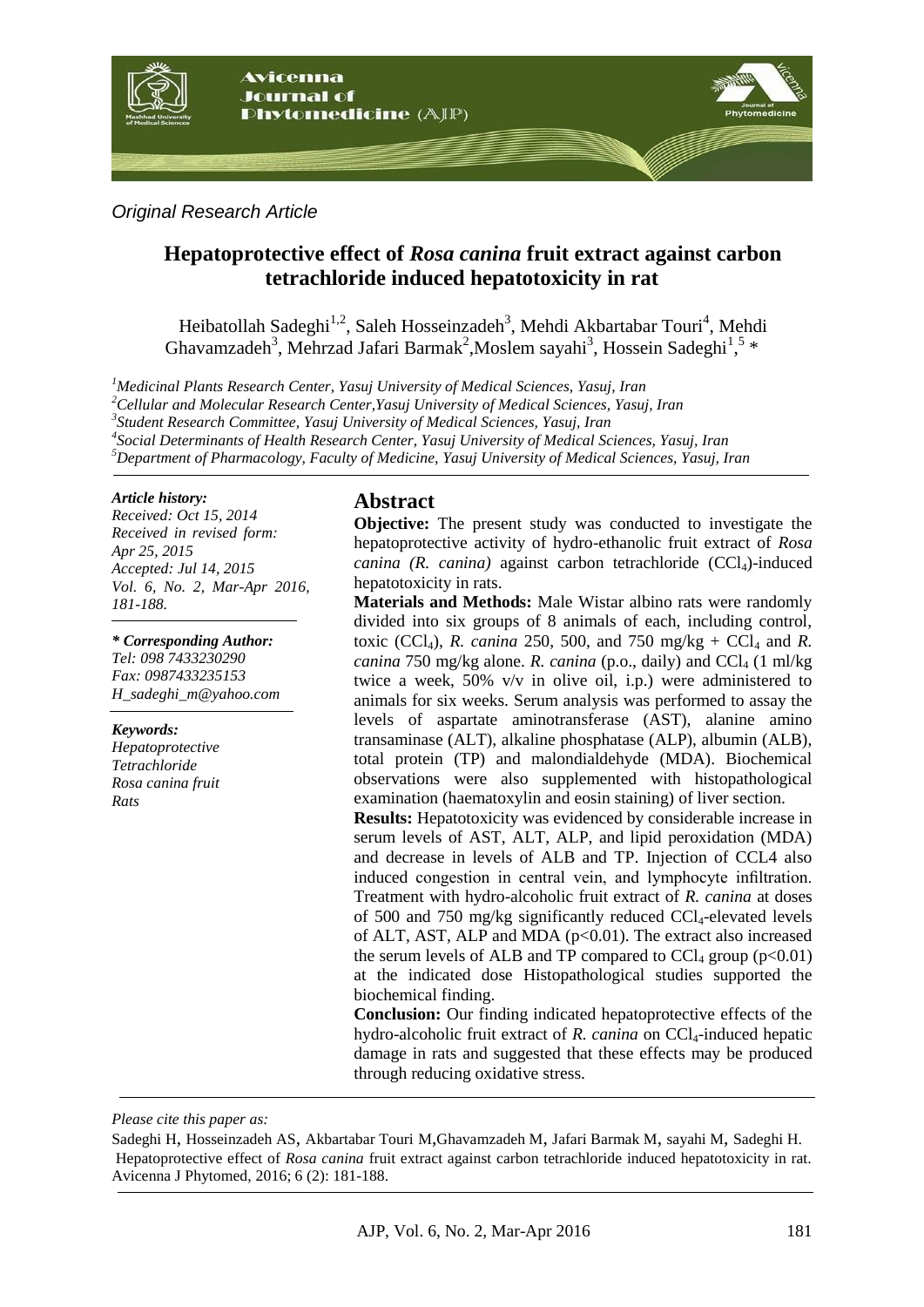# **Introduction**

Liver is the most important metabolic organ in the body. It plays a major role in the metabolism, detoxification, storage and secretory functions in the body of animals [\(Swarnalatha and Reddy 2012\)](#page-7-0). Various xenobiotics or oxidative stress can produce deleterious effects on these important functions of liver [\(Kale et al.,](#page-6-0) 2012). Despite improvement in the pharmaceutical sciences, hepatic disease remains as an unsolved worldwide health problem. Thus searching for new treatment is still ongoing. Nowadays, herbal medicines are one of the main options for prevention or treatment of liver disorders because of their multiple beneficial properties such as antioxidant and antiinflammatory activities [\(Jaishree and](#page-6-1)  [Badami 2010;](#page-6-1) [Pareek et al.,](#page-6-2) 2013).

*Rosa canina L.* is a shrub of the Rosaceae family that grows in Europe, western Asia and north-eastern Africa. Rose fruit is traditionally used as diuretic, laxative, and the management of gallstones, arthritis, gout, fever, colds [\(Orhan et al.,](#page-6-3) 2007; [Chrubasik et al.,](#page-5-0) 2008; GHIORGHIȚĂ1 et al., 2012). Phytochemical analysis of the fruit extract of *R. canina* indicated the presence of flavonoids, phenolic acids, tannins, carotenoids, fatty acids, phospholipids, galactolipids, minerals, vitamins (particularly vitamin C and also vitamins B1, B2, K, PP, E) in the extract [\(Demir](#page-5-1)  [and Özcan 2001;](#page-5-1) [Lattanzio et al.,](#page-6-5) 2011). *R. canina* is well-known for its high phenolic contents [\(Roman et al.,](#page-6-6) 2013). These compounds constitutes an important class of known natural antioxidants that exhibit various important physiological and biological properties in *in-vivo* and *in-vitro* [\(Campos-Vega et al.,](#page-5-2) 2010). Antioxidant activity of the *R. canina* fruit extract has been documented in several studies [\(Kilicgun and Altiner 2010;](#page-6-7) [Naser et al.,](#page-6-8) [2011;](#page-6-8) [Fattahi et al.,](#page-5-3) 2012; [Roman et al.,](#page-6-6) [2013\)](#page-6-6). Moreover, many natural agents with antioxidant activity have been proposed to prevent and cure hepatotoxicity induced by different toxins [\(Akindele et al.,](#page-5-4) 2010, [Murat Bilgin et al.,](#page-6-9) [2011,](#page-6-9) [Bachar et al.,](#page-5-5) 2012, [Ottu et al.,](#page-6-10) [2013\)](#page-6-10).Therefore, the present study was designed to examine the potential hepatoprotective effects of hydro-alcoholic extract of *R. canina* fruit on hepatotoxicity induced by carbon tetrachloride  $(CCl<sub>4</sub>)$  in rats.

## **Materials and Methods Plant material**

The fruit of *R. canina* was collected in October 2013 from Dena Mountains, Kohgilouyeh and Boyerahmad province, Iran. The collected parts were neatened and shade dried.

## **Extract preparation**

At first, the dried fruits of *R. canina* have been grinded. The powdered *R*. *canina* fruit was macerated for 48 h in ethanol/water (50/50, v/v) at room temperature and then percolated. Next, for the second time, adequate 50% ethanol was added to residual crushed material for 24 h and subsequently re-percolated. The extract solution was collected and concentrated using a rotary evaporator (Hyedolph, type: HeizbadHei-VAP, Germany) at 40°C under reduced pressure. Finally, the extract was weighted and stored at -20°C (Sadeghi et al., 2014).

## **Chemicals**

 $Carbon$  tetrachloride  $(CCl<sub>4</sub>)$ , Trichloroacetic acid (TCA), thiobarbituric acid (TBA), diethyl ether and other solvents were obtained from Merck, Germany. The assay kits for the determination of ALT, AST, ALP, ALB and TP were purchased from Pars Azmun,Tehran, Iran.

## **Experimental animals**

Forty eight male albino Wistar rats (180–220 g) were purchased from Razi Institute of Iran (Tehran, Iran). The animals were maintained under standard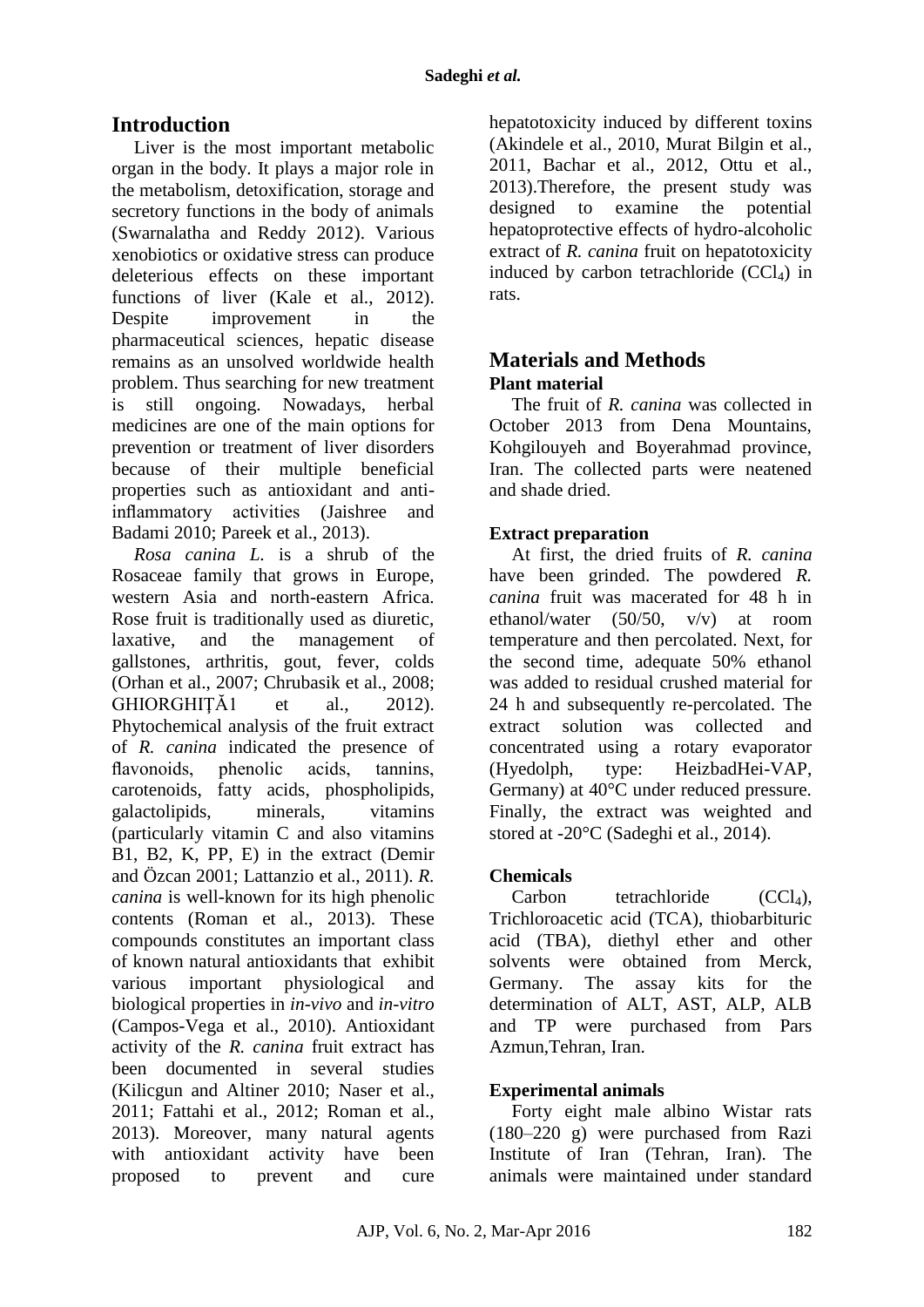environmental conditions and were allowed to take standard laboratory feed, and tap water.

## **Hepato-protective activity**

The rats were randomly divided into six groups of eight animals per each. Treatment was carried out according to following groups for six weeks:

Group I (control group) received olive oil.

Group II (hepatotoxic group) received i.p. injection of CCl4 (50% v/v in olive oil,1 ml/kg twice a week (AkbartabarToori et al., 2015).

Groups III–V (the extract groups) receivedCCl4plus *R. canina* (p.o., daily) extract at doses of 250, 500 and 750 mg/kg [\(Deliorman](http://www.sciencedirect.com/science/article/pii/S0378874107001638) Orhan et al., 2007).

Group VI only received *R. conina*fruit extract at doses of 750 mg/kg

## **Assessment of liver function parameters**

Twenty-four hours after the last dose of the CCl<sup>4</sup> and *R. canina* extract, blood samples were collected by cardiac puncture. Then, the animals were euthanized by an overdose of diethyl ether. In order to serum separation the blood was allowed to coagulate at room temperature for 30 min and then centrifuged at 2000 rpm for 15 min. The serum was evaluated for levels of ALT, AST, ALP, ALB and TP using pars azmun diagnostic kits, Tehran, Iran, according to the method described by the manufacturers.

## **Determination of lipid peroxidation**

The measurement of serum MDA level was performed according to the method previously described[\(Buege and Aust](#page-5-6)  [1978\)](#page-5-6). According to this method, 375 mg of TBA was dissolved in 2 mL of chlorhydric acid (HCl, 0.25 N), followed by 15 g of trichloroacetic acid (TCA) for a total volume of 100mL. The solution was heated in a water bath at 50 °C till TBA properly dissolved Then, 1 mL of serum was mixed with 2 mL of TCA—TBA— HCl. Next, the solution was heated for 15

min in a boiling water bath. After cooling, the flocculent precipitate was removed by centrifugation  $(1700 \times g, 15 \text{ min})$ . Finally the absorption of supernatant was determined at 535 nm against a blank that contained all reagents except the serum sample. Serum MDA concentration was expressed as nmol/ml [\(Sharma et al.,](#page-7-1) [2006\)](#page-7-1).

## **Histological studies**

After euthanizing the animals, livers were carefully removed and fixed in 10% buffered formaldehyde solution for 1 week. Then, the fixed biopsies were embedded in paraffin and cut into 3–4 mm slices. The slices were mounted on glass slides and stained with hematoxylin and eosin for pathological analysis. The images were examined under light microscope (Sadeghi et al., 2014)

## **Statistical analysis**

The data were expressed as the mean±SD. The differences between the control and treatment groups were tested by ANOVA followed by the Tamhane'spost-hoc test, using SPSS 16.0 software. p<0.05 was considered to show significant differences for all comparisons.

# **Results**

## **Assessment of liver function parameters**

As shown in Table 1, i.p. injection of  $CCl<sub>4</sub>$  significantly ( $p<0.001$ ) increased the serum levels of ALT, AST and ALP in toxic group, compared to the control group. The serum levels of ALB and TP was significantly decreased because of intoxication with CCl<sup>4</sup> (p<0.01). *R. canina* fruit extract at doses of 500 and 750 mg/kg markedly inhibited the  $CCl<sub>4</sub>$ -induced liver injury according AST, ALT and ALP (p<0.01, p<0.001, respectively). *R. canina* considerably increased the diminished serum levels of ALB at doses of 500 and 750 mg/kg (p<0.05 and p<0.01 respectively).The extract also increased the serum levels of TP at the indicated doses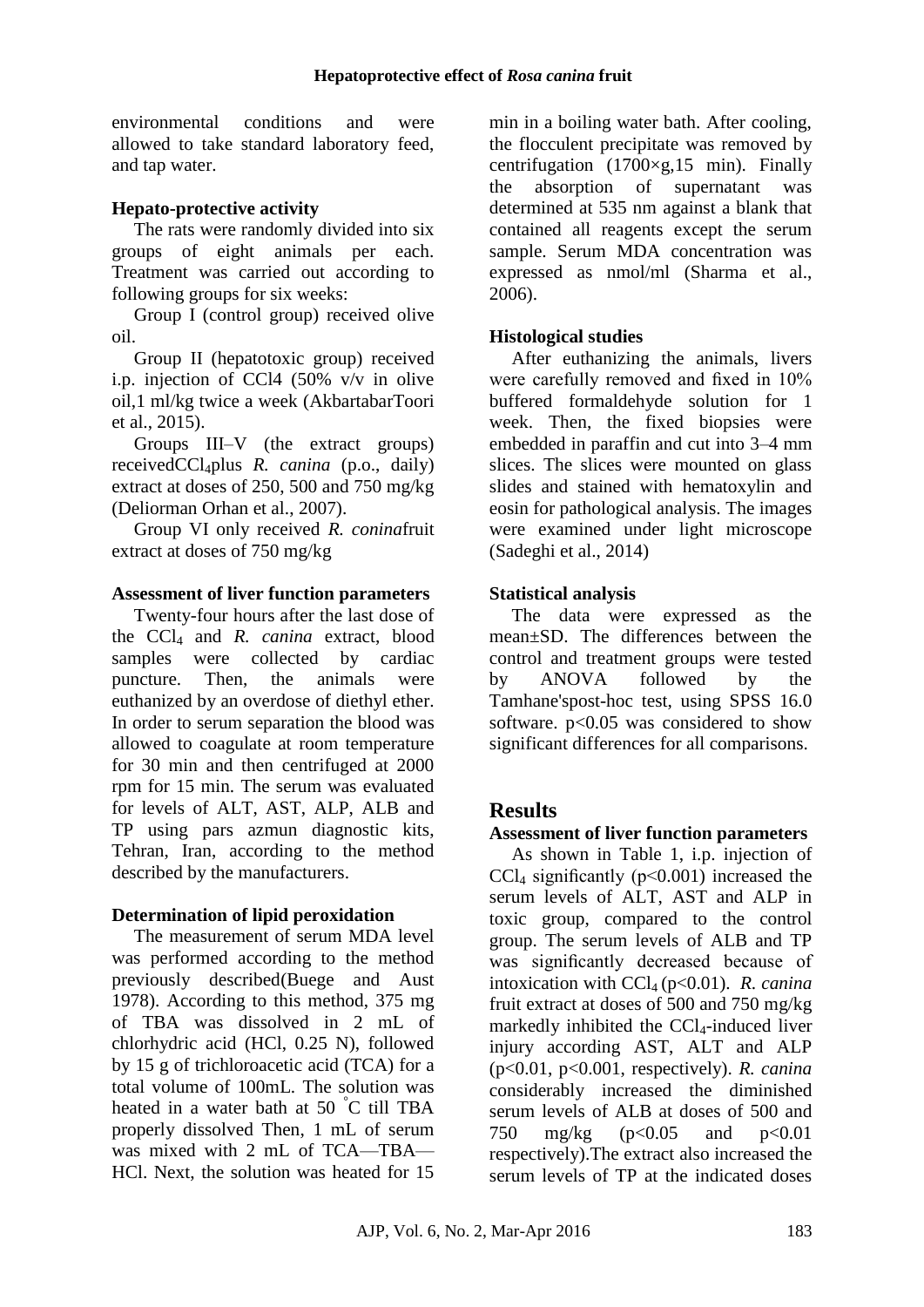compared to the toxic group, although this effect was statistically significant only at the dose of 750 mg/kg  $(p<0.001)$ . Additionally, the administration of *R.* 

*canina* alone (750 mg/kg, Group VI) did not show any effect on the serum levels of ALT, AST, ALP, ALB and TP compared to control group.

Table1. Effect of *Rosa canina* fruit extract on serum biochemical parameters in CCl<sub>4</sub>-induced hepatotoxicity in

| rats. |                        |                                   |                                 |                                |                                  |                                |                               |
|-------|------------------------|-----------------------------------|---------------------------------|--------------------------------|----------------------------------|--------------------------------|-------------------------------|
|       | <b>Treatment group</b> | Dose (per $kg$ )                  | ALT(U/I)                        | AST (U/I)                      | ALP(U/I)                         | ALB(g/dl)                      | TP(g/dl)                      |
|       | <b>Control</b>         | 1 ml vehicle                      | $72.4 + 4.07$                   | $146.6 + 18.73$                | $259.4 + 44.08$                  | $3.38 \pm 0.14$                | $7.06 + 0.32$                 |
|       | CCl <sub>4</sub>       | $CCl4$ in olive oil<br>(1:1) 1 ml | $167.3 + 20.41$ ***             | $252 \pm 32.46$ <sup>***</sup> | 591.4 $\pm$ 46.99 <sup>***</sup> | $2.72 \pm 0.22$ **             | $6.34 \pm 0.20$ <sup>**</sup> |
|       | $RC + CCl4$            | $250 \text{ mg}$ ; 1 ml           | $129.9 \pm 17.72$ <sup>**</sup> | $228.8 + 32.66$                | $513.7 \pm 64.24$ <sup>***</sup> | $2.88 \pm 0.09$ <sup>***</sup> | $6.35 + 0.13$                 |
|       | $RC + CCl4$            | 500 mg; 1 ml                      | $85.6 \pm 9.75$ °               | $177.7 + 48.29$                | $412.4 + 72.29$ <sup>**b</sup>   | $3.14 + 0.05^{\text{a}}$       | $6.87 + 0.36$                 |
|       | $RC + CCl4$            | 750 mg; 1 ml                      | $74.4 \pm 8.38$ °               | $166.7 + 24.16^{\mathrm{b}}$   | $310.1 + 59.32$ <sup>c</sup>     | $3.45 \pm 0.08^{\mathrm{b}}$   | $7.19 + 0.29$ °               |
|       | <b>RC</b> only         | $750 \text{ mg}$                  | $64.8 \pm 3.87$ °               | $152.2 + 18.51$ <sup>b</sup>   | $273.2 \pm 41.15$ °              | $3.41 + 0.07^{\text{b}}$       | $7.01 \pm 0.30$ <sup>a</sup>  |

The values are reported as the mean  $\pm$  SD (n = 8) RC, hydro-alcoholic extract from *Rosa canina* fruit; ALT, alanine aminotransferase; ALP, alkaline phosphatase; AST, aspartate aminotransferase; ALB, albumin; TP, total protein; MDA, malondialdehyde.\*  $p < 0.05$ , \*\*  $p < 0.01$ , \*\*\*  $p < 0.001$  vs. control group. a p<0.05, b p<0.01, c p<0.001 vs. CCl4 group

#### **Determination of lipid peroxidation**

Lipid peroxidation was determined by measurement of malondialdehyde (MDA) concentration in plasma. As shown in Fig 1, a significant increase in the serum level of MDA was observed in rats intoxicated with CCl<sub>4</sub> when compared with the control group ( $p<0.001$ ). Treatment of the animals with *R. canina*at doses of 500 and 750 mg/kg inhibited the increase in serum levels of MDAdue to injection of CCl<sup>4</sup> (p<0.001).There was no difference in MDA serum levels in the rats treated with *R. canina* alone (750mg/kg) and control group.



Figure 1. Effect of *Rosa canina* fruit on serum malondialdehyde (MDA) level in CCl4-treated rats. Data express the mean  $\pm$  S.D.\* p<0.05 and \*\*\*  $p<0.001$  vs. control group. C,  $p<0.001$  vs. CCl<sub>4</sub> group

#### **Histopathological studies**

As illustrated in Fig.2, histological assessment of the liver sections revealed that injection of  $\text{CCl}_4$  induced pathological changes such as loss of cellular boundaries, congestion in central vein, destroyed lobular structure and lymphocyte infiltration. Treatment of the animals with *R. canina* at doses of 500 and 750 mg/kg reversed the hepatic damage induced by  $CCl_4$  towards normal. However, the extract of *R. canina* fruit at dose of 250 mg/kg did not show a considerable protective effect on the pathological changes induced by CCl4. Moreover, administration of the extract alone (750 mg/kg) did not produce any liver damage compared to control group.

#### **Discussion**

The results of the present study clearly indicated hepatoprotective effects of the ethanolic extract of *R. canina* fruit against CCl4-induced hepatic damage in rats. Hepatotoxicity induced by  $CCl<sub>4</sub>$  is one of the best characterized systems of xenobiotic-induced hepatotoxicity in experimental animals. This method usually used to evaluation hepatoprotective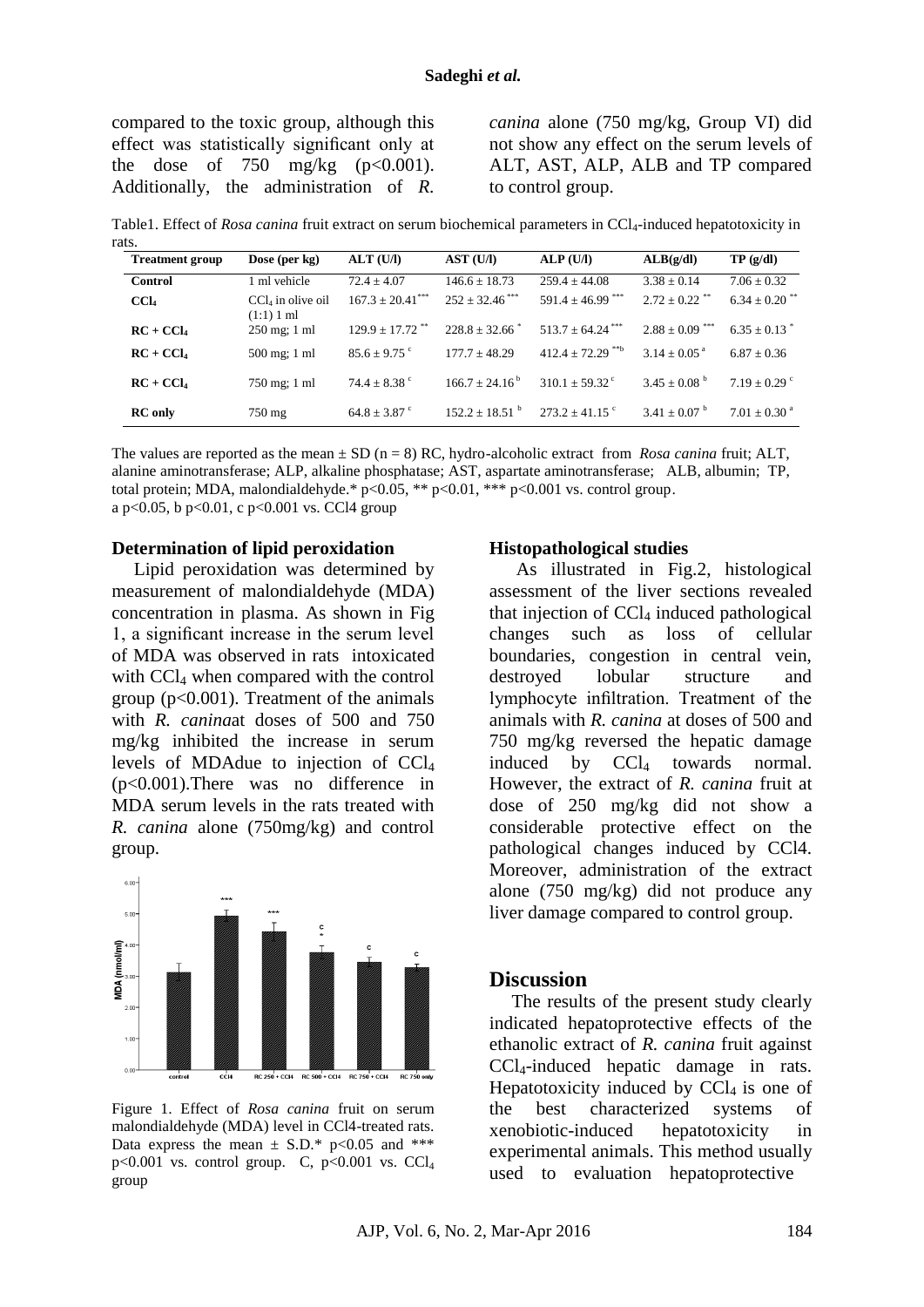properties of many bioactive substances and medicinal plants [\(Huang et al.,](#page-6-11) 2013). It has been reported that lipid peroxidation, reducing activity of antioxidant enzymes and generation of free radicals are the primary reasons of CCl4 induced hepatic injury [\(Srivastava and](#page-7-2)  [Shivanandappa](#page-7-2) 2006). These changes are similar to those observed during cellular oxidative stress, which is considered to have an important role in the pathogenesis of many disorders such as hepatic injuries [\(Wu et al.,](#page-7-3) 2007).



Figure 2. Effect of *R. canina* fruit extract on CCl<sub>4</sub> induced hepatotoxicity in rats. The liver slices of rats were mounted on glass slides and stained with hematoxylin and eosin. The images were examined under light microscope. Intoxication with CCl<sub>4</sub> induced pathological changes such as loss of cellular boundaries, congestion in central vein, destroyed lobular structure and lymphocyte infiltration (B). Treatment of the animals with *R. canina* at doses of 500 and 750 mg/kg reversed the hepatic damage induced by  $CCl<sub>4</sub>$  towards normal (D,F). A : Control group, B:  $CCl_4$  group, C:  $CCl_{4}+$ *R. canina* 250 mg/kg D: CCl<sub>4</sub>+ *R. canina* 500 mg/kg, E: CCl<sup>4</sup> + *R. canina* 750 mg/kg, F: *R. canina* 750 mg/kg alone.

In this study,  $CCl<sub>4</sub>$  intoxication considerably raised the serum levels of ALT, AST and ALP in the animals, a marker of cellular leakage and failure in activities of cell membrane in liver

[\(Mujahid et al.,](#page-6-12) 2013). These results are in good agreement with previous studies. Yang and co-workers showed that intoxication of rats with  $CCL<sub>4</sub>$  increases levels of ALT, AST and ALP in serum indicate liver damage [\(Yang et al.,](#page-7-4) 2011). Furthermore, reduction of ALB and TP by CCl<sup>4</sup> is a further indication of liver injury. CCl<sup>4</sup> causes disruption and disassociation of polyribosomes on endoplasmic reticulum which lead to reducing the biosynthesis of protein [\(Sathesh Kumar et](#page-6-13)  al., [2009\)](#page-6-13). Treatment with the fruit extract of *R. canina* at 500 and 750 mg/kg doses significantly inhibited the increase in the levels of these marker enzymes, implying protection against liver damage. Therefore, it is possible that the extract stabilizes the plasma membrane or repairs the hepatic tissue injuries induced by  $CCl<sub>4</sub>$ . Injection of CCl<sup>4</sup> also caused a significant reduction in the serum levels of TP and ALB, further indicator of liver toxicity [\(Ravikumar and](#page-6-14)  [Gnanadesigan 2012\)](#page-6-14). The extract reversed the CCl4-induced decrease of serum levels of TP and ALB towards normal.

As mentioned above, generation of reactive oxygen species and lipid peroxidation participate in the liver toxicity of CCl4.MDA is a secondary product of poly–unsaturated fatty acids peroxidation [\(Amat et al.,](#page-5-7) 2010) and serves as a main marker to estimate the levels of lipid peroxidation [\(Cho et al.,](#page-5-8) 2013). In addition, the level of lipid peroxidation is a measure of membrane damage and shows alteration in structure and function of cellular membrane [\(Kepekçi et al.,](#page-6-15) 2013). In the present study the fruit extract of *R. canina* at the doses of 500 and 750 mg/kg significantly prevented the raise in serum levels of MDA due to intoxication with  $CCl<sub>4</sub>$  in the rats. It is important to notice that the fruits of *R. canina* are rich in Phenolic compounds [\(Hvattum 2002,](#page-6-16) [Fecka 2009\)](#page-6-17) which exhibit a variety of biological and pharmacological activities, including anti-inflammatory and antibacterial activities [\(Zdařilová et al.,](#page-7-5) 2009). Furthermore, antioxidant activity of *R.*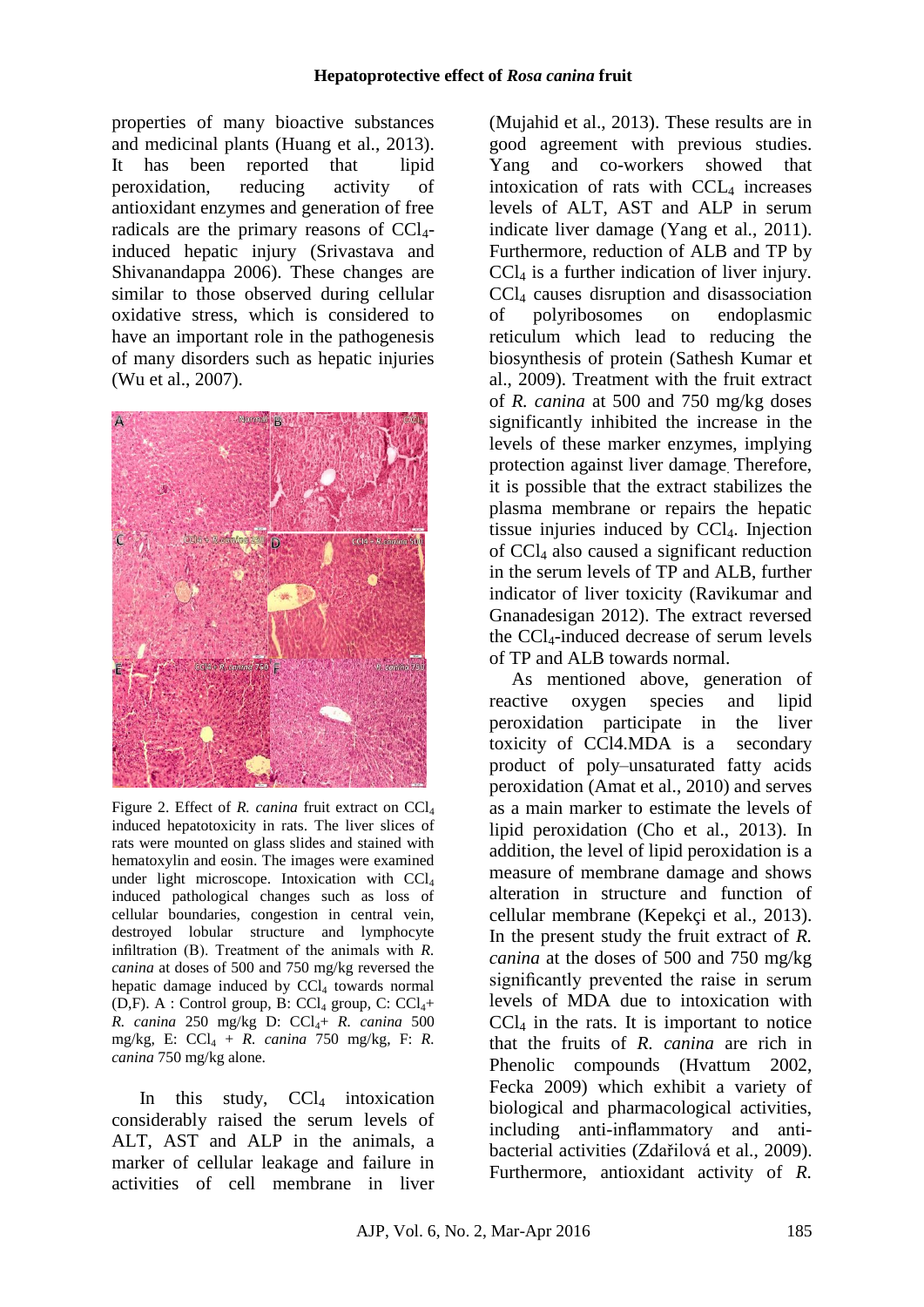*canina* has been reported in some studies (Daels‐[Rakotoarison et al.,](#page-5-9) 2002, [Serteser](#page-7-6)  [et al.,](#page-7-6) 2009, [Kilicgun and Altiner 2010\)](#page-6-7). Also, it has been revealed that radical scavenging capacities of *R. canina* extracts positively correlated with phenolic content [\(Wenzig et al.,](#page-7-7) 2008, [Fattahi et al.,](#page-5-3) 2012). Hence, it is possible that the hepatoprotective activity of the *R. canina* fruit extract to some extent, is mediatedby the scavenging free radical activity of the extract.

Histopathological examination of liver sections confirmed our biochemical findings. Injection of  $CCl<sub>4</sub>$  induced a variety of hepatic histological changes including congestion in central vein, destroyed lobular structure and leucocyte infiltration. These changes were significantly attenuated by the *R. canina* fruit extract.

In conclusion, the results of the present study demonstrate hepatoprotective effects of the ethanolic extract of *R. canina* fruit on CCl4-induced hepatic damage in rats. These protective effects may be, at least in part, related to antioxidant properties of the extract.

#### **Conflict of interest**

Authors declare no conflict of interest.

#### **Acknowledgments**

The authors wish to thank the research council of the Yasuj University of Medical Sciences for providing the financial support for this study.

#### **References**

[Akbartabar Toori M,](http://www.ncbi.nlm.nih.gov/pubmed/?term=Akbartabar%20Toori%20M%5BAuthor%5D&cauthor=true&cauthor_uid=26101757) [Joodi B,](http://www.ncbi.nlm.nih.gov/pubmed/?term=Joodi%20B%5BAuthor%5D&cauthor=true&cauthor_uid=26101757) [Sadeghi H,](http://www.ncbi.nlm.nih.gov/pubmed/?term=Sadeghi%20H%5BAuthor%5D&cauthor=true&cauthor_uid=26101757) [Sadeghi H,](http://www.ncbi.nlm.nih.gov/pubmed/?term=Sadeghi%20H%5BAuthor%5D&cauthor=true&cauthor_uid=26101757) [Jafari M,](http://www.ncbi.nlm.nih.gov/pubmed/?term=Jafari%20M%5BAuthor%5D&cauthor=true&cauthor_uid=26101757) [Talebianpoor MS,](http://www.ncbi.nlm.nih.gov/pubmed/?term=Talebianpoor%20MS%5BAuthor%5D&cauthor=true&cauthor_uid=26101757) [Mehraban F,](http://www.ncbi.nlm.nih.gov/pubmed/?term=Mehraban%20F%5BAuthor%5D&cauthor=true&cauthor_uid=26101757) [Mostafazadeh M,](http://www.ncbi.nlm.nih.gov/pubmed/?term=Mostafazadeh%20M%5BAuthor%5D&cauthor=true&cauthor_uid=26101757) [Ghavamizadeh M.](http://www.ncbi.nlm.nih.gov/pubmed/?term=Ghavamizadeh%20M%5BAuthor%5D&cauthor=true&cauthor_uid=26101757) 2015. Hepatoprotective activity of aerial parts of Otostegiapersica against carbon tetrachloride-induced liver damage in rats. Avicenna J Phytomed, 5:238-246.

- <span id="page-5-4"></span>[Akindele AJ,](http://www.ncbi.nlm.nih.gov/pubmed/?term=Akindele%20AJ%5BAuthor%5D&cauthor=true&cauthor_uid=20219667) [Ezenwanebe KO,](http://www.ncbi.nlm.nih.gov/pubmed/?term=Ezenwanebe%20KO%5BAuthor%5D&cauthor=true&cauthor_uid=20219667) [Anunobi CC,](http://www.ncbi.nlm.nih.gov/pubmed/?term=Anunobi%20CC%5BAuthor%5D&cauthor=true&cauthor_uid=20219667) [Adeyemi OO.](http://www.ncbi.nlm.nih.gov/pubmed/?term=Adeyemi%20OO%5BAuthor%5D&cauthor=true&cauthor_uid=20219667) 2010.Hepatoprotective and in vivo antioxidant effects of Byrsocarpus coccineus Schum. and Thonn. (Connaraceae), J Ethnopharmacol, 129: 46-52.
- <span id="page-5-7"></span>[Amat N,](http://www.ncbi.nlm.nih.gov/pubmed/?term=Amat%20N%5BAuthor%5D&cauthor=true&cauthor_uid=20637853) [Upur H,](http://www.ncbi.nlm.nih.gov/pubmed/?term=Upur%20H%5BAuthor%5D&cauthor=true&cauthor_uid=20637853) [Blazeković B.](http://www.ncbi.nlm.nih.gov/pubmed/?term=Blazekovi%C4%87%20B%5BAuthor%5D&cauthor=true&cauthor_uid=20637853) 2010. In vivo hepatoprotective activity of the aqueous extract of Artemisia absinthium L. against chemically and immunologically induced liver injuries in mice. J Ethnopharmacol, 131: 478-484.
- <span id="page-5-5"></span>[Mahmud Z,](http://www.ncbi.nlm.nih.gov/pubmed/?term=Mahmud%20Z%5BAuthor%5D&cauthor=true&cauthor_uid=23493235) [Bachar S,](http://www.ncbi.nlm.nih.gov/pubmed/?term=Bachar%20S%5BAuthor%5D&cauthor=true&cauthor_uid=23493235) [Qais N.](http://www.ncbi.nlm.nih.gov/pubmed/?term=Qais%20N%5BAuthor%5D&cauthor=true&cauthor_uid=23493235) 2012. Antioxidant and Hepatoprotective Activities of Ethanolic Extracts of Leaves of Premna esculenta Roxb. against Carbon Tetrachloride-Induced Liver Damage in Rats. J Young Pharm, 4: 228-234.
- <span id="page-5-6"></span>Buege, J. and Aust S.1978. The thiobarbuturic acid assay. Methods Enzymol, 52: 306- 307.
- <span id="page-5-2"></span>[Campos-Vega](http://www.sciencedirect.com/science/article/pii/S0963996909002695) R, [Loarca-Piña](http://www.sciencedirect.com/science/article/pii/S0963996909002695) G, [Oomah](http://www.sciencedirect.com/science/article/pii/S0963996909002695) BD. 2010. Minor components of pulses and their potential impact on human health. Food Res Int, 43: 461-482.
- <span id="page-5-8"></span>Cho BO, Ryu HW, So Y, Jin CH, Baek JY, Park KH, Byun EH, Jeong IY. 2013. Hepatoprotective effect of 2,3 dehydrosilybin on carbon tetrachlorideinduced liver injury in rats. Food Chem, 138: 107-115.
- <span id="page-5-0"></span>[Chrubasik C,](http://www.ncbi.nlm.nih.gov/pubmed/?term=Chrubasik%20C%5BAuthor%5D&cauthor=true&cauthor_uid=18384191) [Roufogalis](http://www.ncbi.nlm.nih.gov/pubmed/?term=Roufogalis%20BD%5BAuthor%5D&cauthor=true&cauthor_uid=18384191) BD, [Müller-Ladner](http://www.ncbi.nlm.nih.gov/pubmed/?term=M%C3%BCller-Ladner%20U%5BAuthor%5D&cauthor=true&cauthor_uid=18384191)  [U,](http://www.ncbi.nlm.nih.gov/pubmed/?term=M%C3%BCller-Ladner%20U%5BAuthor%5D&cauthor=true&cauthor_uid=18384191) [Chrubasik S.](http://www.ncbi.nlm.nih.gov/pubmed/?term=Chrubasik%20S%5BAuthor%5D&cauthor=true&cauthor_uid=18384191)2008. A systematic review on the *Rosa canina* effect and efficacy profiles. PhytotherRes, 22: 725-733.
- <span id="page-5-9"></span>[Daels-Rakotoarison DA,](http://www.ncbi.nlm.nih.gov/pubmed/?term=Daels-Rakotoarison%20DA%5BAuthor%5D&cauthor=true&cauthor_uid=11933119) [Gressier B,](http://www.ncbi.nlm.nih.gov/pubmed/?term=Gressier%20B%5BAuthor%5D&cauthor=true&cauthor_uid=11933119) [Trotin F,](http://www.ncbi.nlm.nih.gov/pubmed/?term=Trotin%20F%5BAuthor%5D&cauthor=true&cauthor_uid=11933119) [Brunet C,](http://www.ncbi.nlm.nih.gov/pubmed/?term=Brunet%20C%5BAuthor%5D&cauthor=true&cauthor_uid=11933119) [Luyckx M,](http://www.ncbi.nlm.nih.gov/pubmed/?term=Luyckx%20M%5BAuthor%5D&cauthor=true&cauthor_uid=11933119) [Dine T,](http://www.ncbi.nlm.nih.gov/pubmed/?term=Dine%20T%5BAuthor%5D&cauthor=true&cauthor_uid=11933119) [Bailleul F,](http://www.ncbi.nlm.nih.gov/pubmed/?term=Bailleul%20F%5BAuthor%5D&cauthor=true&cauthor_uid=11933119) [Cazin M,](http://www.ncbi.nlm.nih.gov/pubmed/?term=Cazin%20M%5BAuthor%5D&cauthor=true&cauthor_uid=11933119) [Cazin JC.](http://www.ncbi.nlm.nih.gov/pubmed/?term=Cazin%20JC%5BAuthor%5D&cauthor=true&cauthor_uid=11933119) 2002. Effects of *Rosa canina* fruit extract on neutrophil respiratory burst. Phytother Res, 16: 157- 161.
- <span id="page-5-1"></span>Demir, F. and Özcan M. 2001. Chemical and technological properties of rose (*Rosa canina* L.) fruits grown wild in Turkey. J Food Eng, 47: 333-336.
- [Deliorman Orhan D,](http://www.ncbi.nlm.nih.gov/pubmed/?term=Deliorman%20Orhan%20D%5BAuthor%5D&cauthor=true&cauthor_uid=17482395) [Hartevioğlu A,](http://www.ncbi.nlm.nih.gov/pubmed/?term=Hartevio%C4%9Flu%20A%5BAuthor%5D&cauthor=true&cauthor_uid=17482395) [Küpeli E,](http://www.ncbi.nlm.nih.gov/pubmed/?term=K%C3%BCpeli%20E%5BAuthor%5D&cauthor=true&cauthor_uid=17482395) [Yesilada E.](http://www.ncbi.nlm.nih.gov/pubmed/?term=Yesilada%20E%5BAuthor%5D&cauthor=true&cauthor_uid=17482395) 2007. In vivo antiinflammatory and antinociceptive activity of the crude extract and fractions from *Rosa canina* L. fruits[.J Ethnopharmacol,](http://www.ncbi.nlm.nih.gov/pubmed/17482395) 112:394-400.
- <span id="page-5-3"></span>Fattahi, S, Jamei, R, Hosseini Sarghein S. 2012. Antioxidant and antiradical activities of *Rosa canina* and Rosa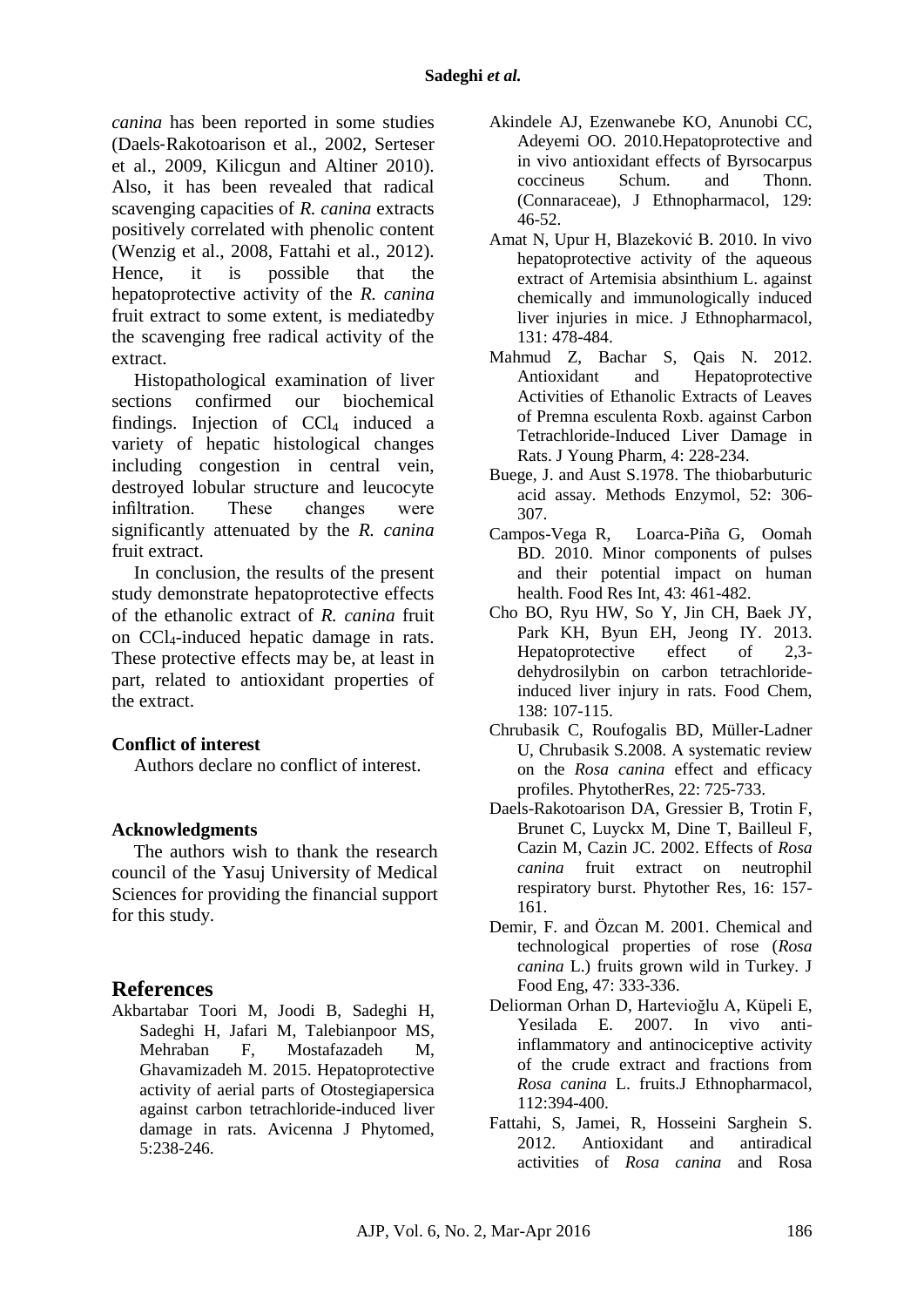pimpinellifolia fruits from West Azerbaijan. IJPP, 2: 523-529.

- <span id="page-6-17"></span>Fecka, I. 2009. Qualitative and quantitative determination of hydrolysable tannins and other polyphenols in herbal products from meadowsweet and dog rose. Phytochem Anal, 20: 177-190.
- <span id="page-6-4"></span>GhiorghitaG, MaftelDE, Nicuta D, RatiI V.2012. Study of several parameters in *Rosa canina* L. genotypes from native habitats in Romania and the in vitro response of this species. Acad Roman Sci Ann - Series Biol Sci, 1:91-109.
- <span id="page-6-11"></span>[Huang GJ,](http://www.ncbi.nlm.nih.gov/pubmed/?term=Huang%20GJ%5BAuthor%5D&cauthor=true&cauthor_uid=23871054) [Deng JS,](http://www.ncbi.nlm.nih.gov/pubmed/?term=Deng%20JS%5BAuthor%5D&cauthor=true&cauthor_uid=23871054) [Huang SS,](http://www.ncbi.nlm.nih.gov/pubmed/?term=Huang%20SS%5BAuthor%5D&cauthor=true&cauthor_uid=23871054) [Lee CY,](http://www.ncbi.nlm.nih.gov/pubmed/?term=Lee%20CY%5BAuthor%5D&cauthor=true&cauthor_uid=23871054) [Hou](http://www.ncbi.nlm.nih.gov/pubmed/?term=Hou%20WC%5BAuthor%5D&cauthor=true&cauthor_uid=23871054)  [WC,](http://www.ncbi.nlm.nih.gov/pubmed/?term=Hou%20WC%5BAuthor%5D&cauthor=true&cauthor_uid=23871054) [Wang SY,](http://www.ncbi.nlm.nih.gov/pubmed/?term=Wang%20SY%5BAuthor%5D&cauthor=true&cauthor_uid=23871054) [Sung PJ,](http://www.ncbi.nlm.nih.gov/pubmed/?term=Sung%20PJ%5BAuthor%5D&cauthor=true&cauthor_uid=23871054) [Kuo YH.](http://www.ncbi.nlm.nih.gov/pubmed/?term=Kuo%20YH%5BAuthor%5D&cauthor=true&cauthor_uid=23871054) 2013. Hepatoprotective effects of eburicoic acid and dehydroeburicoic acid from Antrodia camphorata in a mouse model of acute hepatic injury. Food Chem, 141: 3020- 3027.
- <span id="page-6-16"></span>Hvattum E. 2002. Determination of phenolic compounds in rose hip (*Rosa canina*) using liquid chromatography coupled to electrospray ionisation tandem mass spectrometry and diode-array detection. RCM, 16: 655-662.
- <span id="page-6-1"></span>Jaishree V and Badami S. 2010.Antioxidant and hepatoprotective effect of swertiamarin from Enicostemma axillare against d-galactosamine induced acute liver damage in rats. J Ethnopharmacol, 130: 103-106.
- <span id="page-6-0"></span>[Kale](http://www.sciencedirect.com/science/article/pii/S2221169112602949) I, [Asif Khan](http://www.sciencedirect.com/science/article/pii/S2221169112602949) M, [Irfan](http://www.sciencedirect.com/science/article/pii/S2221169112602949) Y, [Veerana](http://www.sciencedirect.com/science/article/pii/S2221169112602949) GA.2012. Hepatoprotective potential of ethanolic and aqueous extract of flowers of Sesbania grandiflora (Linn) induced by CCl4. Asian Pac J Trop Biomed, 2: S670- S679.
- <span id="page-6-15"></span>[Kepekçi RA,](http://www.ncbi.nlm.nih.gov/pubmed/?term=Kepek%C3%A7i%20RA%5BAuthor%5D&cauthor=true&cauthor_uid=23870917) [Polat S,](http://www.ncbi.nlm.nih.gov/pubmed/?term=Polat%20S%5BAuthor%5D&cauthor=true&cauthor_uid=23870917) [Çelik A,](http://www.ncbi.nlm.nih.gov/pubmed/?term=%C3%87elik%20A%5BAuthor%5D&cauthor=true&cauthor_uid=23870917) [Bayat N,](http://www.ncbi.nlm.nih.gov/pubmed/?term=Bayat%20N%5BAuthor%5D&cauthor=true&cauthor_uid=23870917) [Saygideger SD.](http://www.ncbi.nlm.nih.gov/pubmed/?term=Saygideger%20SD%5BAuthor%5D&cauthor=true&cauthor_uid=23870917) 2013. Protective effect of Spirulina platensis enriched in phenolic compounds against hepatotoxicity induced by CCl4. Food Chem, 141: 1972-1979.
- <span id="page-6-7"></span>Kilicgun H, and Altiner D. 2010. Correlation between antioxidant effect mechanisms and polyphenol content of *Rosa canina*. Pharmacogn Mag, 6: 238.
- <span id="page-6-5"></span>[Lattanzio F,](http://www.ncbi.nlm.nih.gov/pubmed/?term=Lattanzio%20F%5BAuthor%5D&cauthor=true&cauthor_uid=21771653) [Greco E,](http://www.ncbi.nlm.nih.gov/pubmed/?term=Greco%20E%5BAuthor%5D&cauthor=true&cauthor_uid=21771653) [Carretta D,](http://www.ncbi.nlm.nih.gov/pubmed/?term=Carretta%20D%5BAuthor%5D&cauthor=true&cauthor_uid=21771653) [Cervellati R,](http://www.ncbi.nlm.nih.gov/pubmed/?term=Cervellati%20R%5BAuthor%5D&cauthor=true&cauthor_uid=21771653) [Govoni P,](http://www.ncbi.nlm.nih.gov/pubmed/?term=Govoni%20P%5BAuthor%5D&cauthor=true&cauthor_uid=21771653) [Speroni E.](http://www.ncbi.nlm.nih.gov/pubmed/?term=Speroni%20E%5BAuthor%5D&cauthor=true&cauthor_uid=21771653) 2011. In vivo antiinflammatory effect of *Rosa canina* L. extract. J Ethnopharmacol, 137: 880-885.
- M, [Siddiqui](http://www.sciencedirect.com/science/article/pii/S0975357513000552) HH, [Hussain](http://www.sciencedirect.com/science/article/pii/S0975357513000552) A, [Hussain](http://www.sciencedirect.com/science/article/pii/S0975357513000552) MS .2013. Hepatoprotective effects of Adenanthera pavonina (Linn.) against anti-

tubercular drugs-induced hepatotoxicity in rats. Phcog J, 5: 286-290.

- <span id="page-6-9"></span>[Murat Bilgin H,](http://www.ncbi.nlm.nih.gov/pubmed/?term=Murat%20Bilgin%20H%5BAuthor%5D&cauthor=true&cauthor_uid=20207117) [Atmaca M,](http://www.ncbi.nlm.nih.gov/pubmed/?term=Atmaca%20M%5BAuthor%5D&cauthor=true&cauthor_uid=20207117) [Deniz Obay B,](http://www.ncbi.nlm.nih.gov/pubmed/?term=Deniz%20Obay%20B%5BAuthor%5D&cauthor=true&cauthor_uid=20207117) [Ozekinci S,](http://www.ncbi.nlm.nih.gov/pubmed/?term=Ozekinci%20S%5BAuthor%5D&cauthor=true&cauthor_uid=20207117) [Taşdemir E,](http://www.ncbi.nlm.nih.gov/pubmed/?term=Ta%C5%9Fdemir%20E%5BAuthor%5D&cauthor=true&cauthor_uid=20207117) [Ketani A.](http://www.ncbi.nlm.nih.gov/pubmed/?term=Ketani%20A%5BAuthor%5D&cauthor=true&cauthor_uid=20207117) 2011. Protective effects of coumarin and coumarin derivatives against carbon tetrachloride-induced acute hepatotoxicity in rats. Exp Toxicol Pathol, 63: 325-330.
- <span id="page-6-8"></span>Montazeri N, BaherE, Mirzajani F, Barami Z,YousefianS. 2011. Phytochemical contents and biological activities of *Rosa Canina* fruit from Iran. J Med Plant Res, 5: 4584-4589.
- <span id="page-6-3"></span>[Deliorman Orhan D,](http://www.ncbi.nlm.nih.gov/pubmed/?term=Deliorman%20Orhan%20D%5BAuthor%5D&cauthor=true&cauthor_uid=17482395) [Hartevioğlu A,](http://www.ncbi.nlm.nih.gov/pubmed/?term=Hartevio%C4%9Flu%20A%5BAuthor%5D&cauthor=true&cauthor_uid=17482395) [Küpeli E,](http://www.ncbi.nlm.nih.gov/pubmed/?term=K%C3%BCpeli%20E%5BAuthor%5D&cauthor=true&cauthor_uid=17482395) [Yesilada E.](http://www.ncbi.nlm.nih.gov/pubmed/?term=Yesilada%20E%5BAuthor%5D&cauthor=true&cauthor_uid=17482395) 2007. In vivo antiinflammatory and antinociceptive activity of the crude extract and fractions from *Rosa canina* L. fruits. J Ethnopharmacol, 112: 394-400.
- <span id="page-6-10"></span>[Ottu OJ](http://www.ncbi.nlm.nih.gov/pubmed/?term=Ottu%20OJ%5BAuthor%5D&cauthor=true&cauthor_uid=23790331)[,Atawodi SE,](http://www.ncbi.nlm.nih.gov/pubmed/?term=Atawodi%20SE%5BAuthor%5D&cauthor=true&cauthor_uid=23790331) [Onyike E.](http://www.ncbi.nlm.nih.gov/pubmed/?term=Onyike%20E%5BAuthor%5D&cauthor=true&cauthor_uid=23790331)2013. Antioxidant, hepatoprotective and hypolipidemic effects of methanolic root extract of Cassia singueana in rats following acute and chronic carbon tetrachloride intoxication. Asian Pac J Trop Med, 6: 609-615.
- <span id="page-6-2"></span>[Pareek A,](http://www.ncbi.nlm.nih.gov/pubmed/?term=Pareek%20A%5BAuthor%5D&cauthor=true&cauthor_uid=24140589) [Godavarthi A,](http://www.ncbi.nlm.nih.gov/pubmed/?term=Godavarthi%20A%5BAuthor%5D&cauthor=true&cauthor_uid=24140589) [Issarani R,](http://www.ncbi.nlm.nih.gov/pubmed/?term=Issarani%20R%5BAuthor%5D&cauthor=true&cauthor_uid=24140589) [Nagori](http://www.ncbi.nlm.nih.gov/pubmed/?term=Nagori%20BP%5BAuthor%5D&cauthor=true&cauthor_uid=24140589)  [BP.](http://www.ncbi.nlm.nih.gov/pubmed/?term=Nagori%20BP%5BAuthor%5D&cauthor=true&cauthor_uid=24140589) 2013. Antioxidant and hepatoprotective activity of Fagonia schweinfurthii (Hadidi) Hadidi extract in carbon tetrachloride induced hepatotoxicity in HepG2 cell line and rats. J Ethnopharmacol, 150: 973-981.
- <span id="page-6-14"></span>Ravikumar S and Gnanadesigan M. 2012. Hepatoprotective and Antioxidant Properties of Rhizophora mucronata Mangrove Plant in CCl4 Intoxicated Rats. J Exp Clin Med, 4: 66-72.
- <span id="page-6-6"></span>[Roman I,](http://www.ncbi.nlm.nih.gov/pubmed/?term=Roman%20I%5BAuthor%5D&cauthor=true&cauthor_uid=23618509) [Stănilă A,](http://www.ncbi.nlm.nih.gov/pubmed/?term=St%C4%83nil%C4%83%20A%5BAuthor%5D&cauthor=true&cauthor_uid=23618509) [Stănilă S.](http://www.ncbi.nlm.nih.gov/pubmed/?term=St%C4%83nil%C4%83%20S%5BAuthor%5D&cauthor=true&cauthor_uid=23618509) 2013. Bioactive compounds and antioxidant activity of *Rosa canina* L. biotypes from spontaneous flora of Transylvania. Chem Cent J, 7: 73.
- [Sadeghi H,](http://www.ncbi.nlm.nih.gov/pubmed/?term=Sadeghi%20H%5BAuthor%5D&cauthor=true&cauthor_uid=25593730) [Zarezade V,](http://www.ncbi.nlm.nih.gov/pubmed/?term=Zarezade%20V%5BAuthor%5D&cauthor=true&cauthor_uid=25593730) [Sadeghi H,](http://www.ncbi.nlm.nih.gov/pubmed/?term=Sadeghi%20H%5BAuthor%5D&cauthor=true&cauthor_uid=25593730) [Akbartabar Toori M,](http://www.ncbi.nlm.nih.gov/pubmed/?term=Akbartabar%20Toori%20M%5BAuthor%5D&cauthor=true&cauthor_uid=25593730) [Jafari Barmak M,](http://www.ncbi.nlm.nih.gov/pubmed/?term=Jafari%20Barmak%20M%5BAuthor%5D&cauthor=true&cauthor_uid=25593730) [Azizi A,](http://www.ncbi.nlm.nih.gov/pubmed/?term=Azizi%20A%5BAuthor%5D&cauthor=true&cauthor_uid=25593730) [Ghavamizadeh M,](http://www.ncbi.nlm.nih.gov/pubmed/?term=Ghavamizadeh%20M%5BAuthor%5D&cauthor=true&cauthor_uid=25593730) [Mostafazadeh](http://www.ncbi.nlm.nih.gov/pubmed/?term=Mostafazadeh%20M%5BAuthor%5D&cauthor=true&cauthor_uid=25593730)  [M.](http://www.ncbi.nlm.nih.gov/pubmed/?term=Mostafazadeh%20M%5BAuthor%5D&cauthor=true&cauthor_uid=25593730) 2014. [Anti-inflammatory Activity of](http://www.ncbi.nlm.nih.gov/pmc/articles/PMC4270644/)  [Stachys Pilifera Benth.](http://www.ncbi.nlm.nih.gov/pmc/articles/PMC4270644/) Iran Red Crescent Med J, 16:9.
- <span id="page-6-13"></span><span id="page-6-12"></span>Sathesh Kumar  $S^1$ , [Ravi Kumar B,](http://www.ncbi.nlm.nih.gov/pubmed/?term=Ravi%20Kumar%20B%5BAuthor%5D&cauthor=true&cauthor_uid=19429383) Krishna [Mohan G.](http://www.ncbi.nlm.nih.gov/pubmed/?term=Krishna%20Mohan%20G%5BAuthor%5D&cauthor=true&cauthor_uid=19429383) 2009. Hepatoprotective effect of Trichosanthes cucumerina Var cucumerina L. on carbon tetrachloride induced liver damage in rats. J Ethnopharmacol, 123: 347-350.